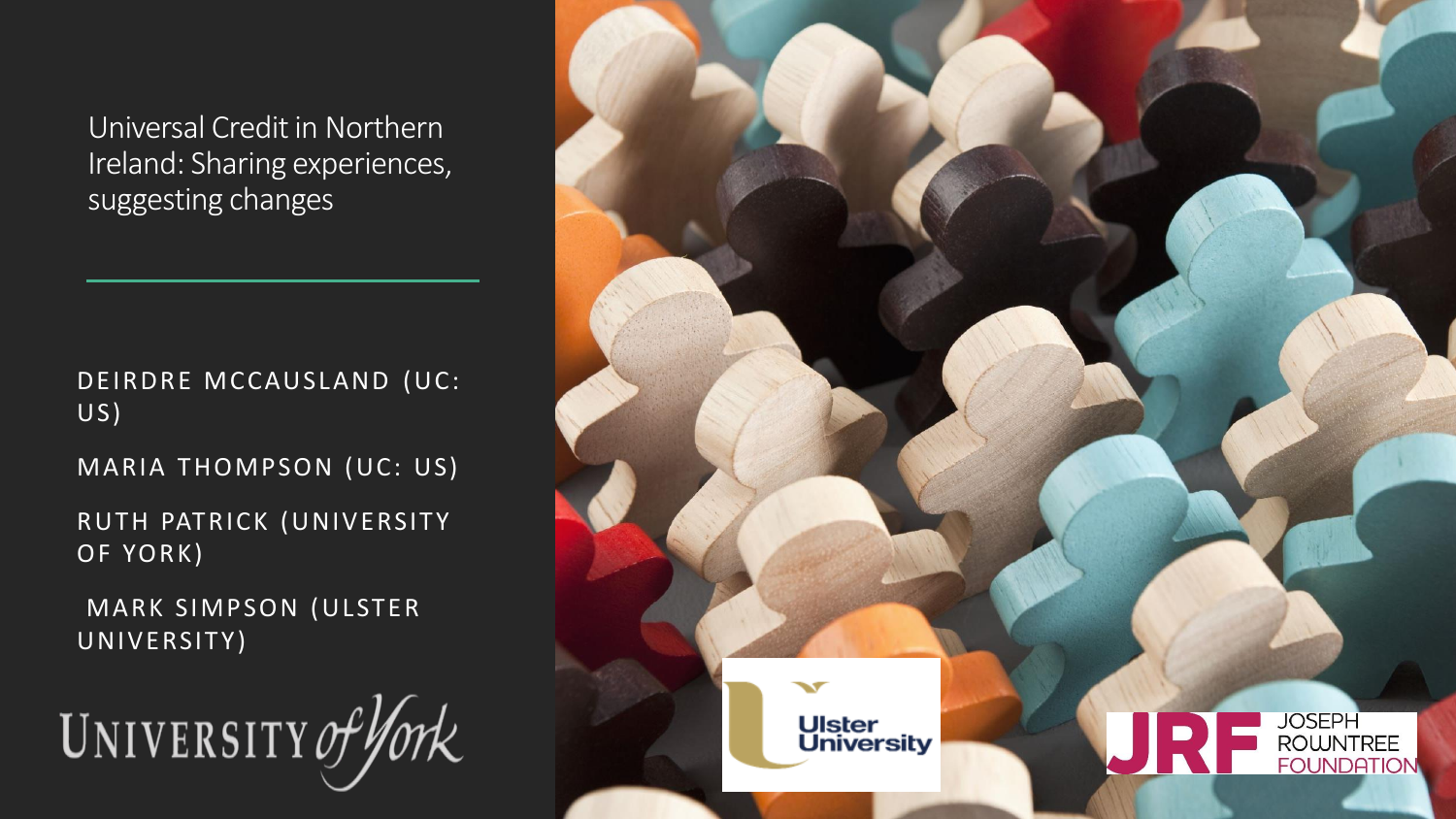#### Our project is about:



Documenting experiences of Universal Credit in Northern Ireland



Developing recommendations for where change is required



Working closely and in partnership with people on Universal Credit in 'experience panel sessions'



Providing opportunities for conversations between people with different forms of expertise on Universal Credit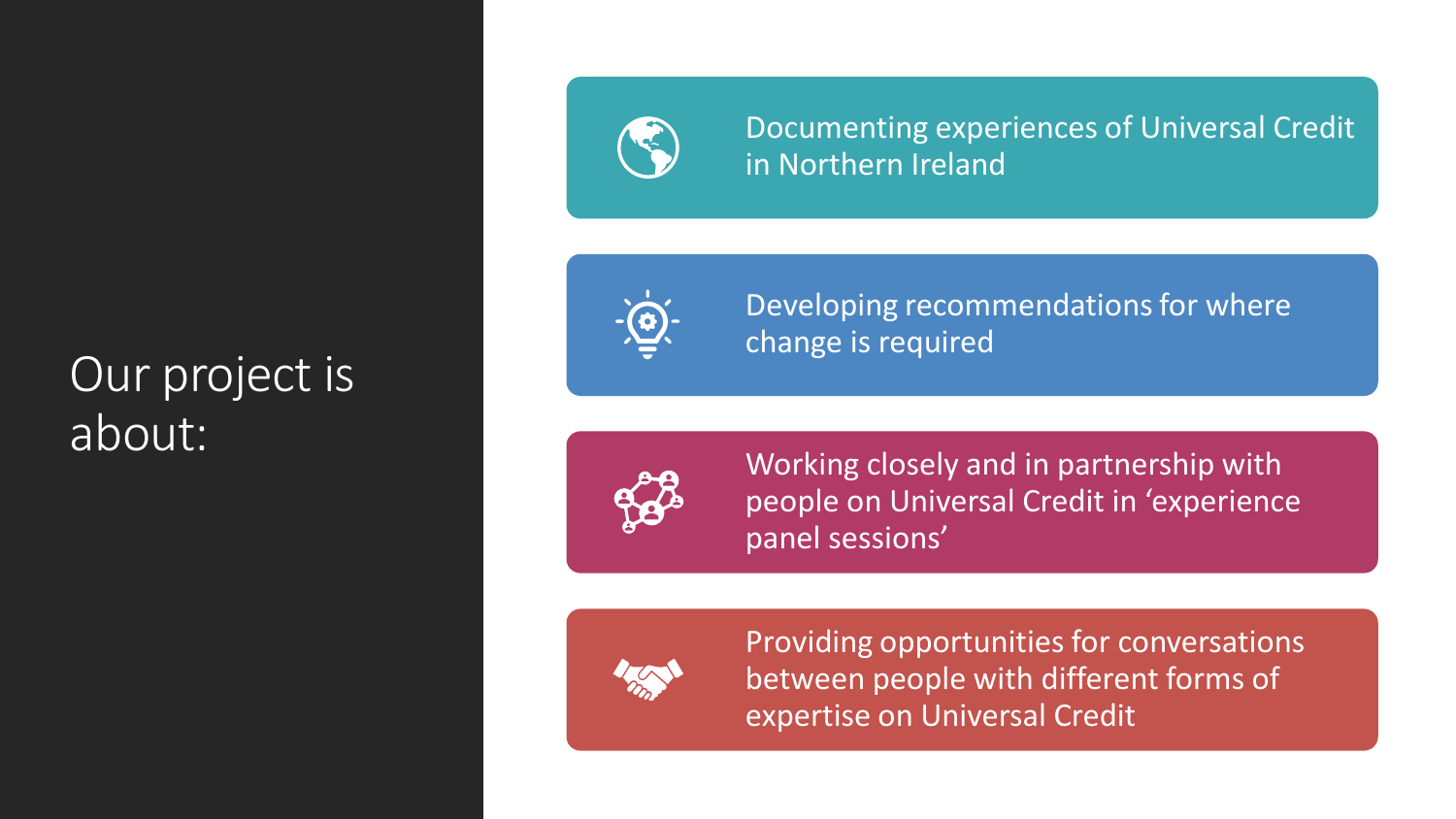Documenting experiences of Universal Credit

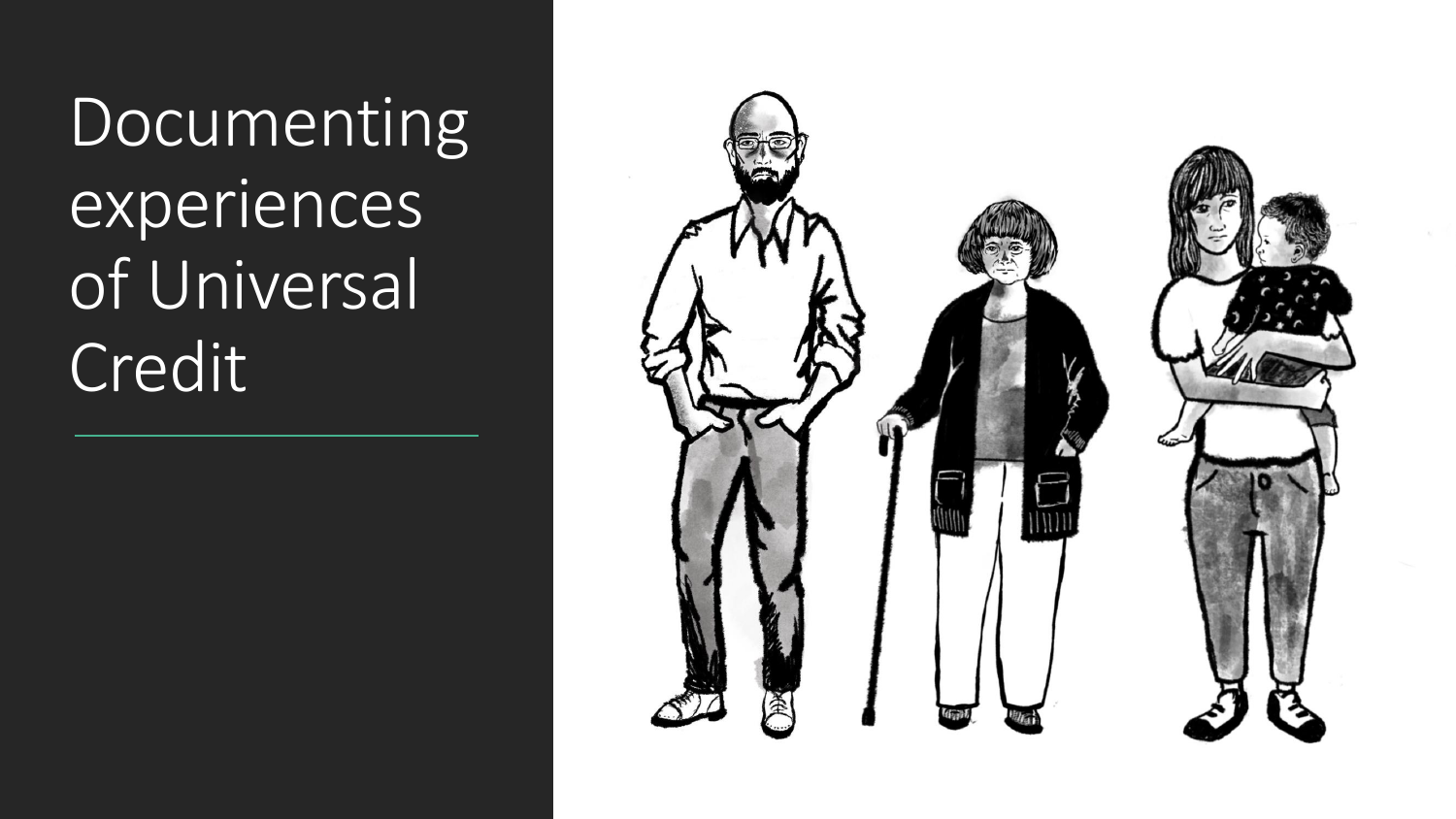## TOP UC ISSUES

I will not be getting a loan off them again… It's like going to a tick

man.

I thought at the start this is better than going into the benefits office… I ended up having to go in anyway

It's made me worse… Stress. Worrying about how I'm going to pay the next bill. Sometimes you just feel like… you just can't go on.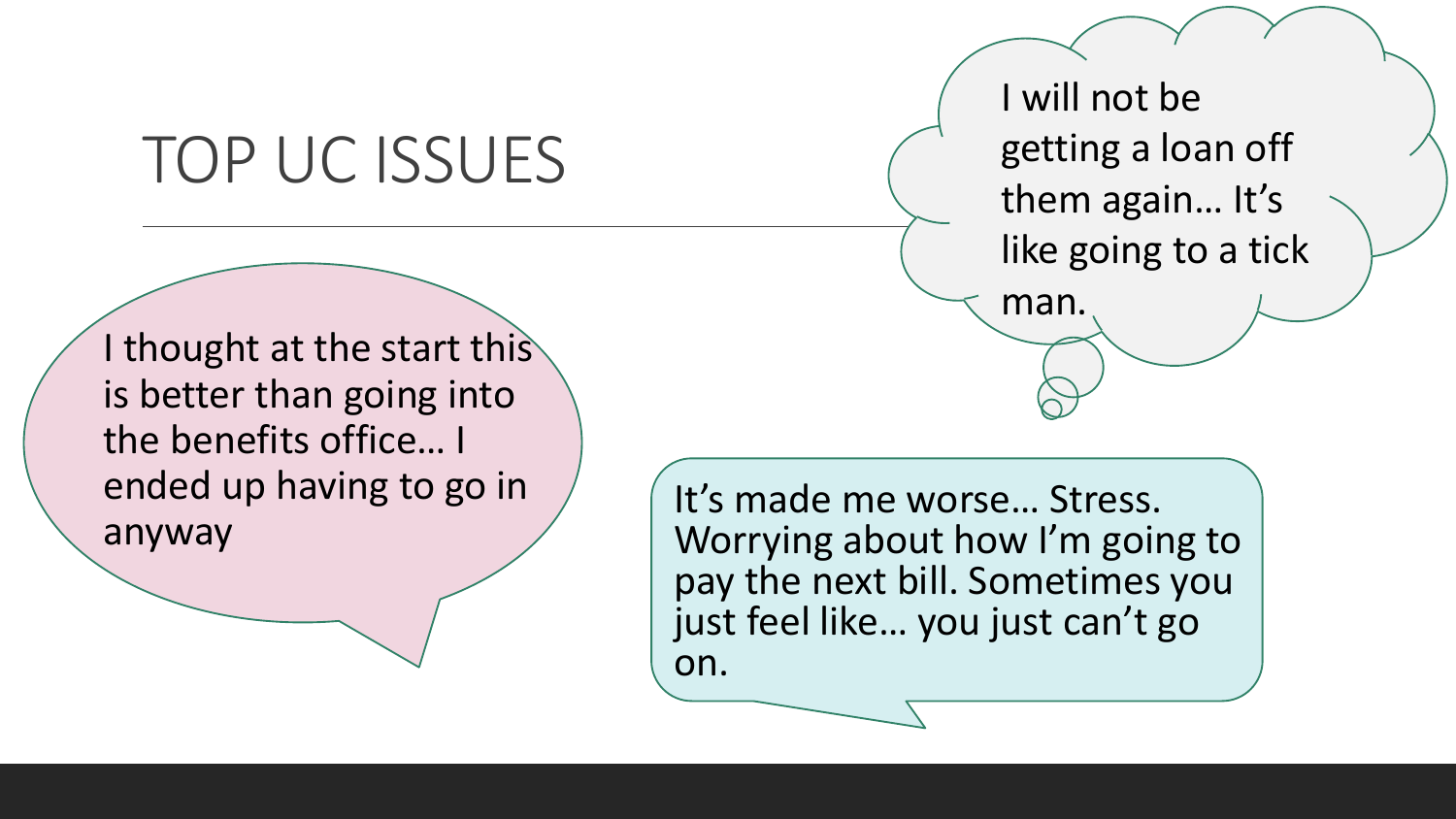## TOP UC ISSUES

I was on the phone to the fellow… about maternity allowance… He says… you should… apply for universal credit… If he hadn't've said, no way I would've known to go and do that

Some of the comments was made was 'Oh, it'll be good because you can sit in the house in your pyjamas and do everything online', and I'm like you shouldn't assume everybody's just not wanting to work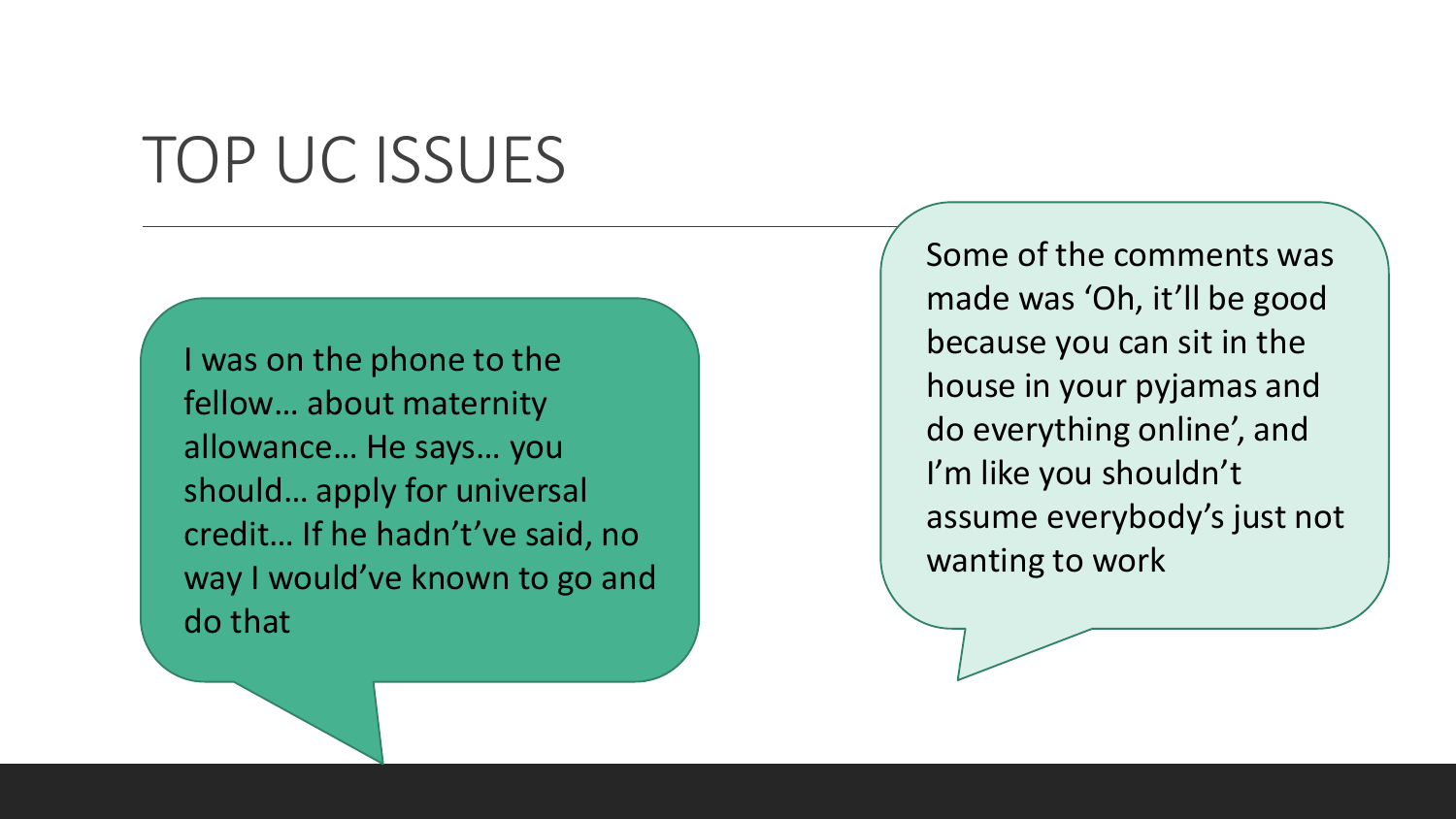## TOP UC ISSUES: NI FEATURES

Different payment arrangements and supplementary payments a lifeline for many participants

Still an adjustment from fortnightly to twice monthly

Delayed commencement of direct payment to landlords

SSSC supplementary payment not being made automatically

Discretionary support grant hard to access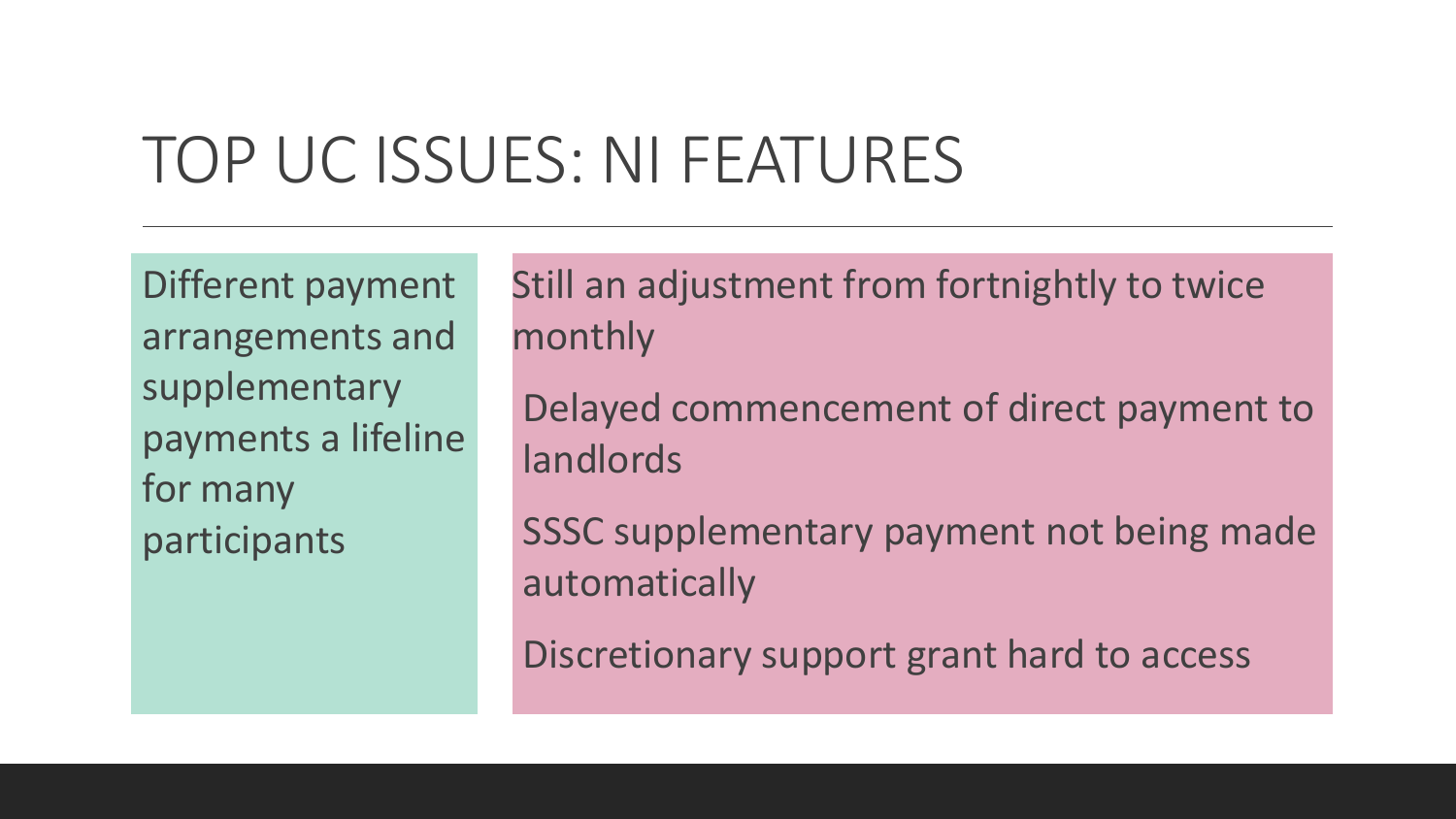# The future of Universal Credit: Recommendations for change



**OUR VISION IS FOR: A social security** system that treats everyone with dignity and respect as valued members of society

**ADEQUACY OF BENEFITS:** Universal Credit needs to be paid at a level that enables people to meet their living costs, including housing

**FIVE WEEK WAIT : It is time to end the five** week wait for Universal Credit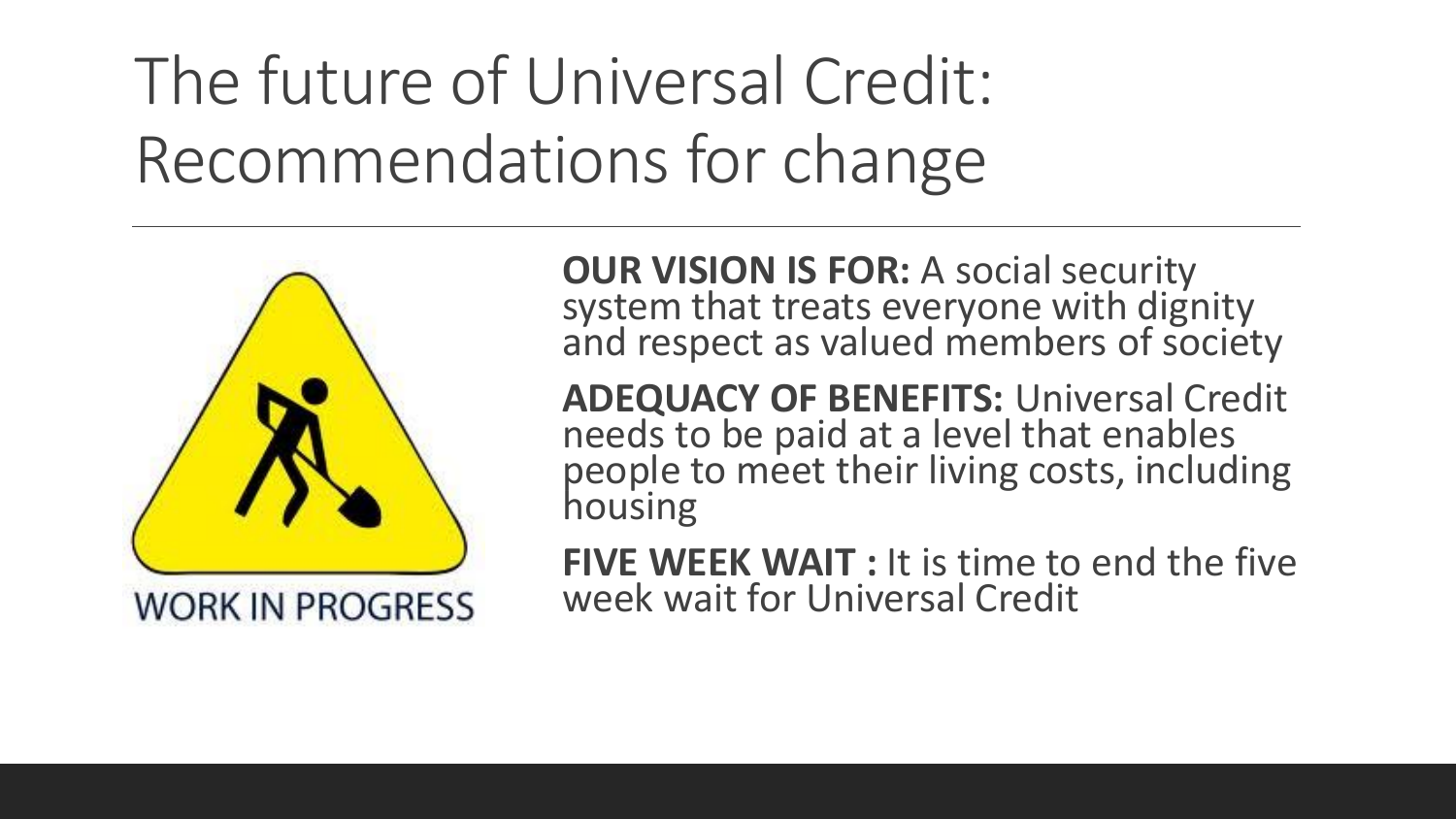# The future of Universal Credit: Recommendations for change



**DEBT:** Stop Universal Credit triggering debt

**APPLICATION AND CASE MANAGEMENT:** Make the process of applying for and managing a Universal Credit claim more user-friendly

#### **ACCESS TO BETTER SUPPORT & BETTER TRAINED STAFF :**

Ensure that the staff delivering Universal Credit are welltrained, and that claimants have access to independent advice on their claim.

**NI MITIGATIONS:** End the cliff edge and ensure that people are aware of the entitlement they have because of being resident in Northern Ireland